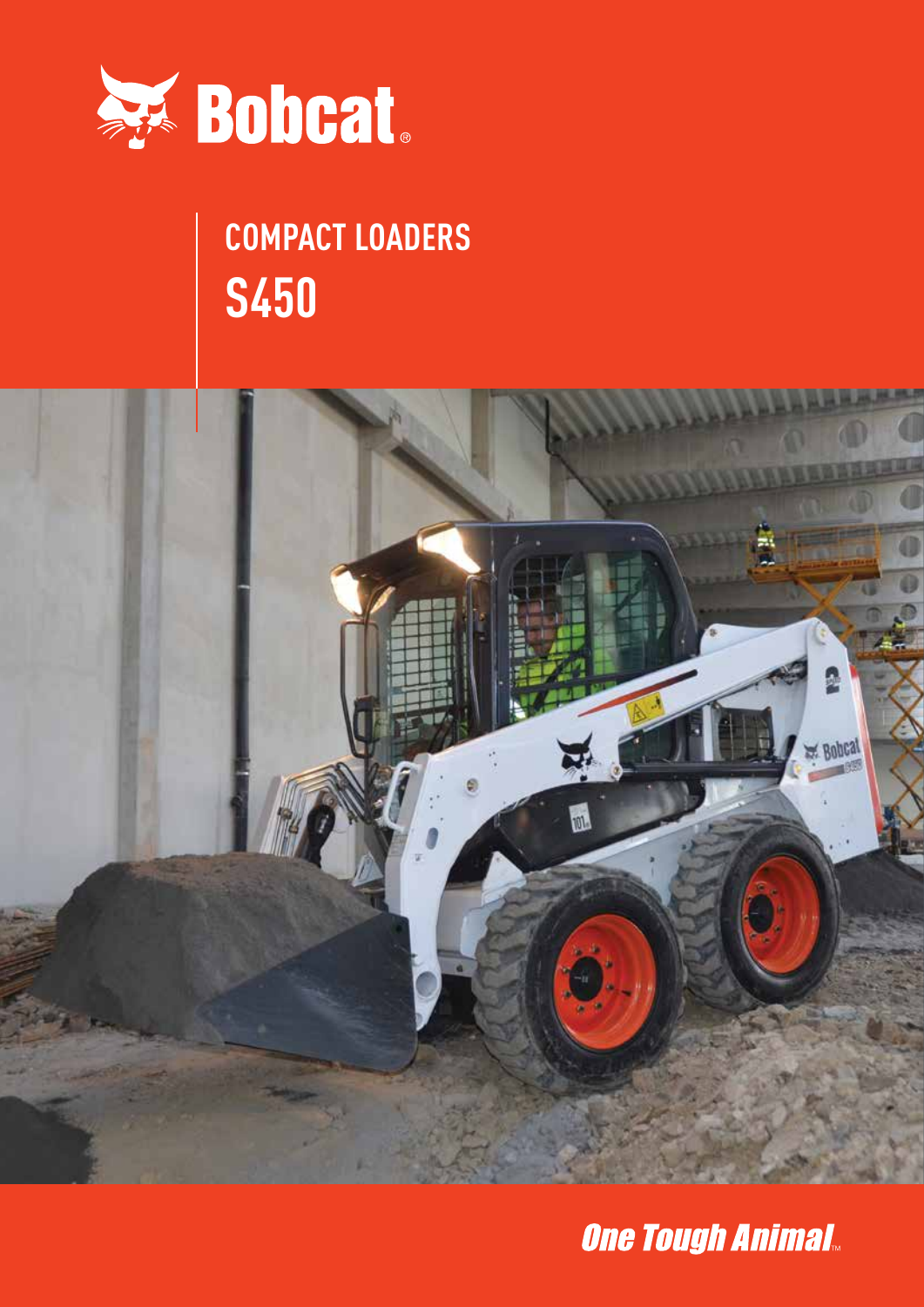### **COMPACT, COMFORT AND CONTROL**

Picture the acclaimed cab of the 500 series loaders on this compact machine. For the first time in this class, large machine comfort and technology are built into a compact: for greater operator space, comfort and control.

- New cab-forward design gives you greater visibility and safety.
- Largest cab door on this size of machine.
- HVAC and pressurized cab as a first on a machine of this size.



- Redesigned hydraulic and transmission systems for improved productivity.
- New lift arm design for flatter lift curve and use of dual tilt cylinders.
- Optional Selectable Joystick controls have operator seat mounted joysticks for increased control and comfort. Plus, 2-speed option for faster travel speed.

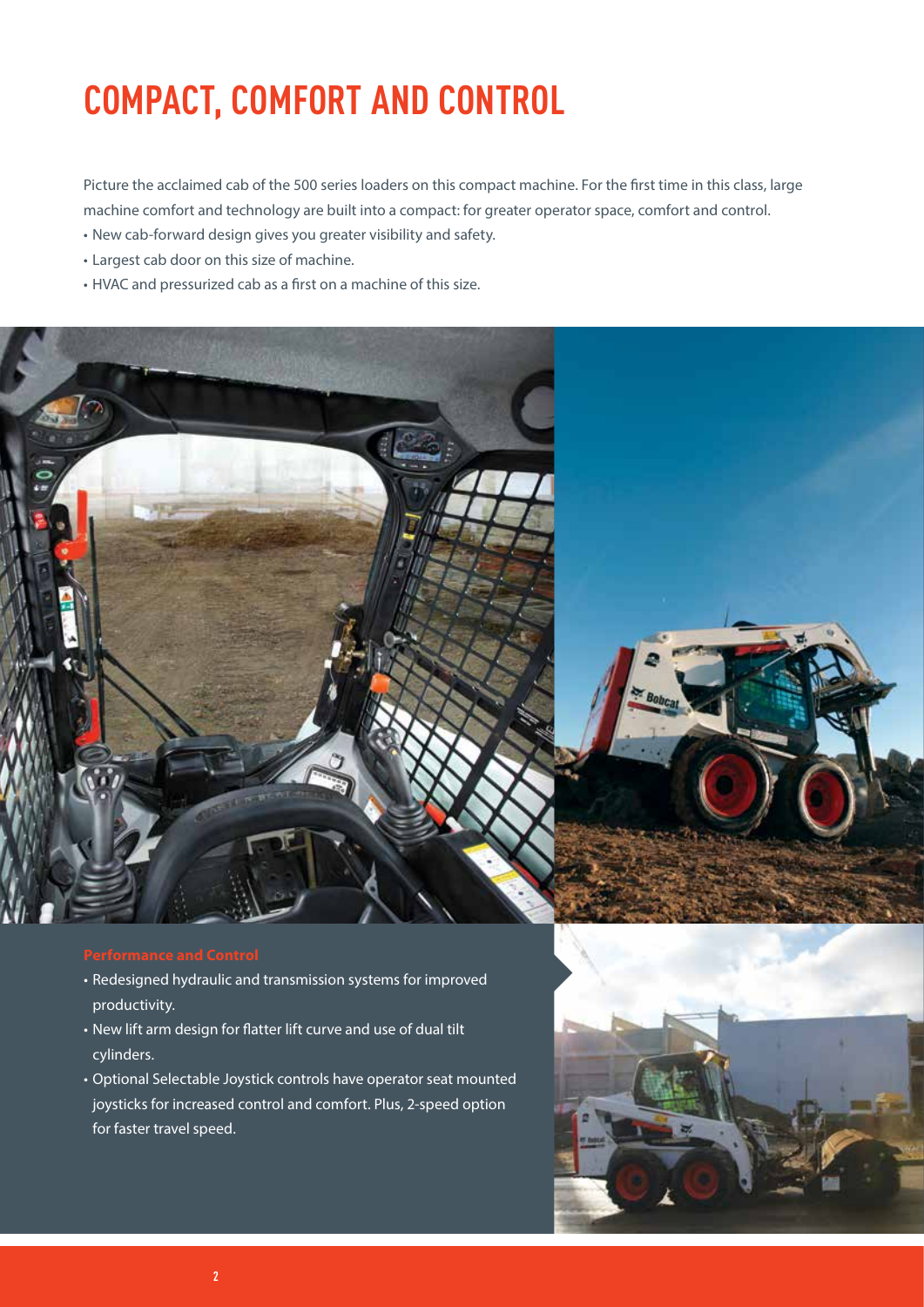#### **Uptime**

- New frame and lift arms for greater durability in heavy-duty applications.
- Integrated rear bumper extends beyond the frame to protect the tailgate.
- Long-life hydraulic oil filter extends service intervals.
- Automatic drive belt tensioner.